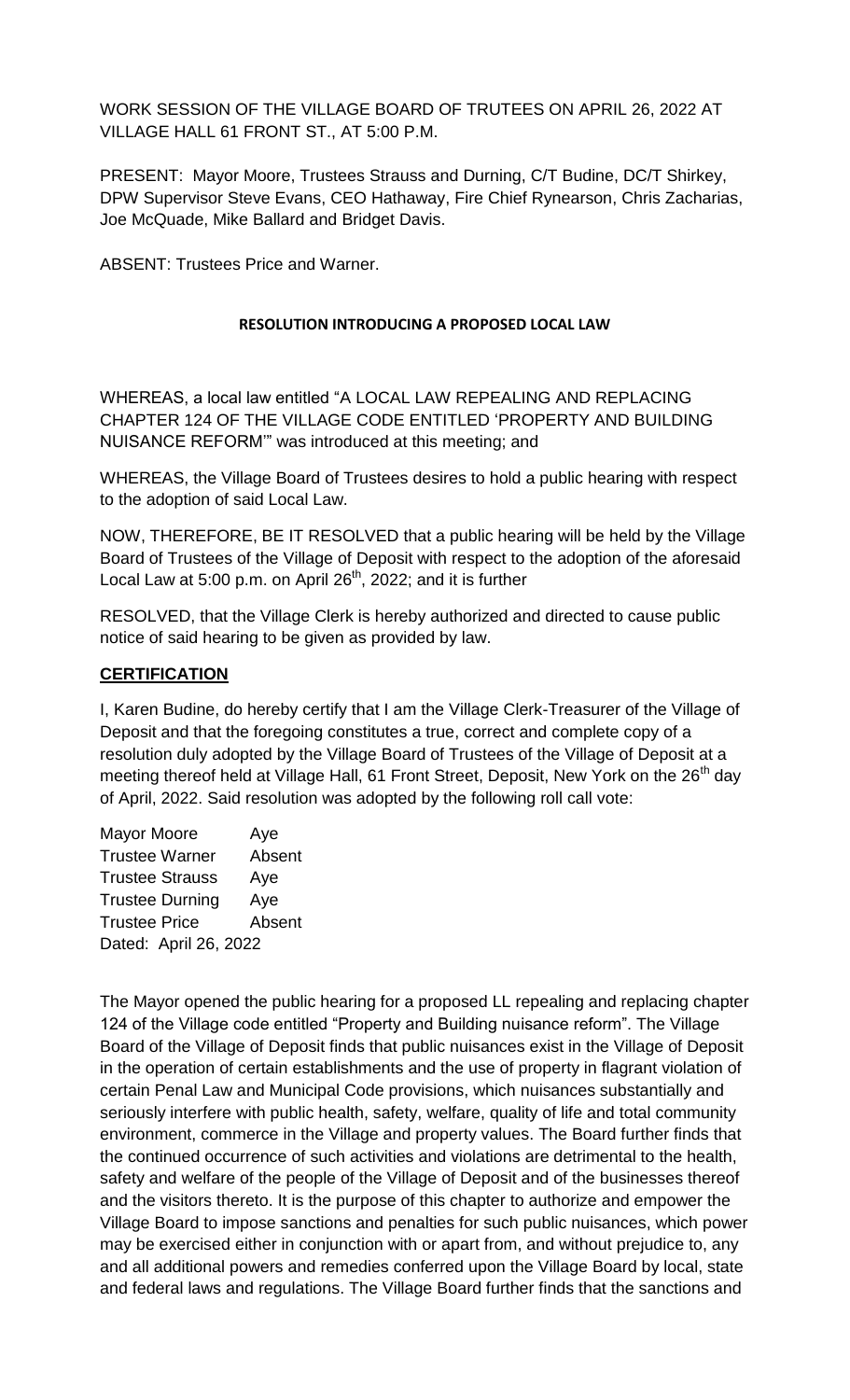penalties imposed by the Village Board pursuant to this chapter constitute an additional and appropriate method of law enforcement in response to the proliferation of the above-described public nuisances. The sanctions and penalties are reasonable and necessary in order to protect the health and safety of the people of the Village and to promote the general welfare. This law will assign points for violations, when the points reach the maximum allowable in the allowable time frame legal action will begin.

Joe McQuade asked about the definition of solid waste. CT Budine explained that in chapter 110 entitled solid waste in Village Code it included garbage, refuse, rubbish and trash. The Definition of trash includes bushes, branches, Christmas trees, lawn takings and similar waste materials, bulky objects such as discarded household appliances or equipment or furniture, building demolition and construction waste. Mr. McQuade went on to ask if properties with items in their lawns would fall under fire code. Fire Chief Rynearson said only if the items could cause a fire. Mr. McQuade went on to asked when this will go into effect. CEO Hathaway replied after the State approves it.

The Mayor closed the public hearing at 5:08 PM.

### MOTION#55/22-23

A motion was made by Trustee Durning and seconded by Trustee Strauss to adopt LL# 3 entitled a local law repealing and replacing chapter 124 of the Village code entitled "Property and building nuisance reform". With a roll call vote.

| <b>Mayor Moore</b>     | Aye    |
|------------------------|--------|
| <b>Trustee Warner</b>  | Absent |
| <b>Trustee Strauss</b> | Aye    |
| <b>Trustee Durning</b> | Aye    |
| <b>Trustee Price</b>   | Absent |
|                        |        |

Motion passed unanimously.

#### MOTION#56/22-23

A motion was made by Trustee Durning and seconded by Trustee Strauss to enter into Executive Session for specific personnel. Motion passed unanimously

## MOTION#57/22-23

A motion was made by Trustee Strauss and seconded by Trustee Durning to come out of Executive Session. Motion passed unanimously.

CEO Hathaway stated that he was filling out the ISO report. The Fire Department is also working on this. CEO Hathaway wanted to remind everyone that it is grass mowing season.

#### MOTION#58/22-23

A motion was made by Trustee Strauss and seconded by Trustee Durning to accept for filing the monthly Code enforcement report. Motion passed unanimously.

## MOTION#59/22-23

A motion was made by Trustee Strauss and seconded by Trustee Durning to accept for filing the monthly Planning Board minutes. Motion passed unanimously.

#### MOTION#60/22-23

A motion was made by Trustee Strauss and seconded by Trustee Durning to accept for Zoning Board report. Motion passed unanimously

#### STREETS, WATER, SEWER

Mayor Moore opened the bids for the Second Street drain project. It was decided that since the bids were not clear as to what was included that no action would be taken and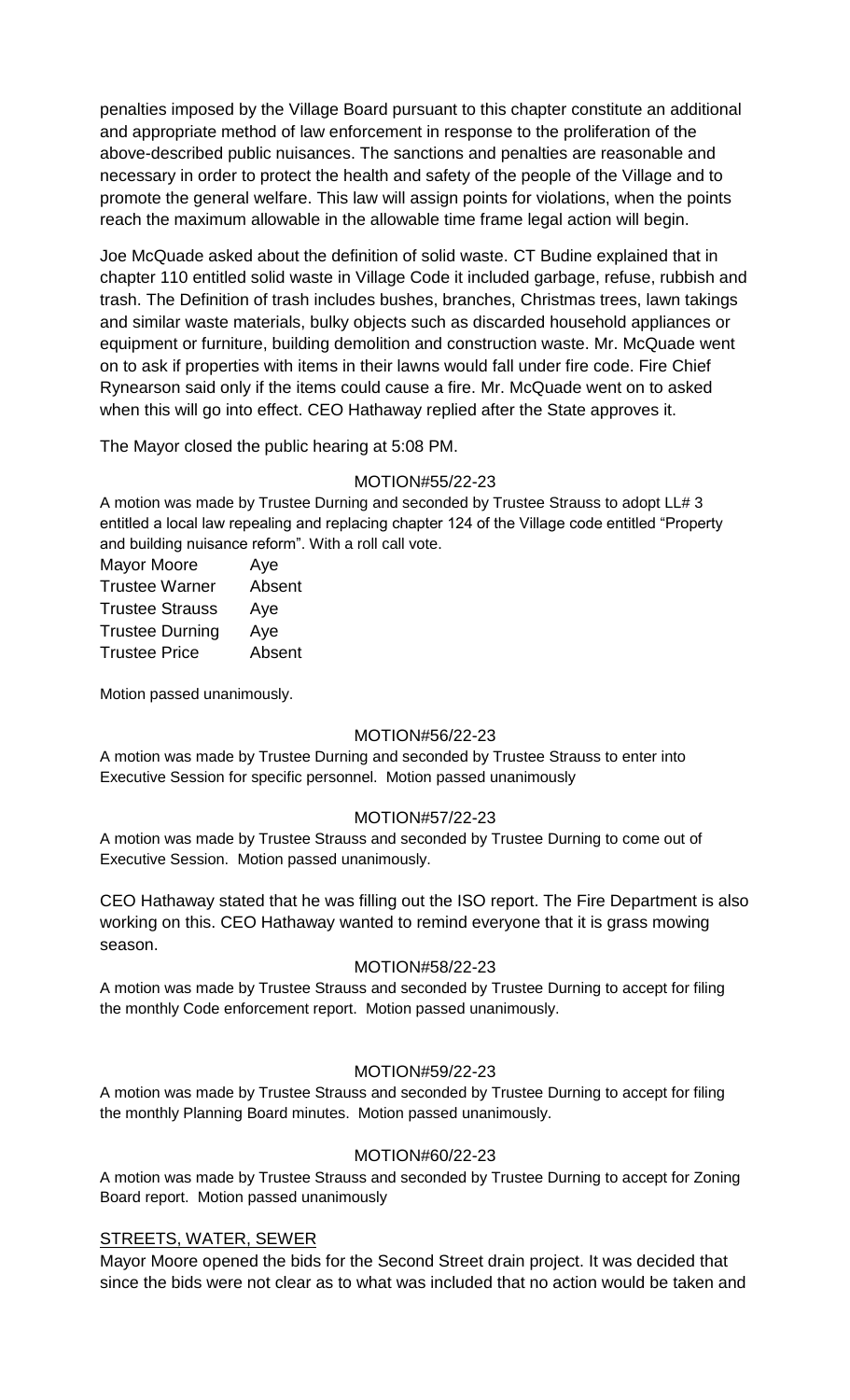that a spec sheet would be made to list everything to be included in the bid. This will be due in time for the May regular session.

Supervisor Evans stated that last week was just horrible, with the storm and the fires. The DPW was still picking up brush. Mr. Evans thanked the DPW for plowing and working into the night and when the power went out they got things situated. Mr. Evans wanted to thank Jerry Launt from BC Emergency Services, Jason Garner, the Fire Department, the Red Cross, J & R Electric and Beverly Shirkey for getting payroll done.

## FIRE DEPARTMENT

Fire Chief Rynearson stated that it had been a crazy week and they were continually running calls, setting up the EOC with the Office of Emergency Services. He wants to express his appreciation for the First net truck coming to set up cell services. A tremendous job was done by everyone and he is very proud of his department. Chief Rynearson wants to have a meeting to discuss things that could be done better in the next emergency.

# **TRUSTEES**

Trustee Strauss asked who was responsible for the 4H sign by Warner Field. He felt that it should be repaired. DPW Supervisor Evans said he would look at it. Trustee Durning wanted to thank the DPW, Fire Department and everyone who helped during the storm.

# PRESIDENT

Mayor Moore wanted to thank Chris Zacharias and Shaun Rynearson, Jason Garner and Broome County, members of the community and the Red Cross for all of their help. Mr. Moore stated that a few things need to change but that it all worked well, and everyone should be proud. Mr. Moore said that he felt a generator should be purchased for Village hall and the Village garage. That way an EOC could be set up at Village Hall and the DPW could pump gas at the garage. Mr. Moore asked Supervisor Evans to get a quote from Joe Risotti. We could use the money from the sale of the chipper to help pay for it.

Mr. Moore wants to set a meeting for the DC recycling contract for the May  $24<sup>th</sup>$  work session. He will call and invite both Towns.

## FINANCE

## MOTION#61/22-23

A motion was made by Trustee Durning and seconded by Trustee Strauss to approve for payment the Abstract # 2 of Audited Vouchers as listed:

| <b>General Fund</b> | \$20,032.63 |
|---------------------|-------------|
| <b>Water Fund</b>   | \$283.33    |
| Sewer Fund          | \$4,088.17  |
|                     | \$24,404.13 |

Motion passed unanimously.

## MOTION#62/22-23

A motion was made by Trustee Strauss and seconded by Trustee Durning approved the events application for the Lumberjack Fest parade on 7/16 from 4-7PM. Motion passed unanimously.